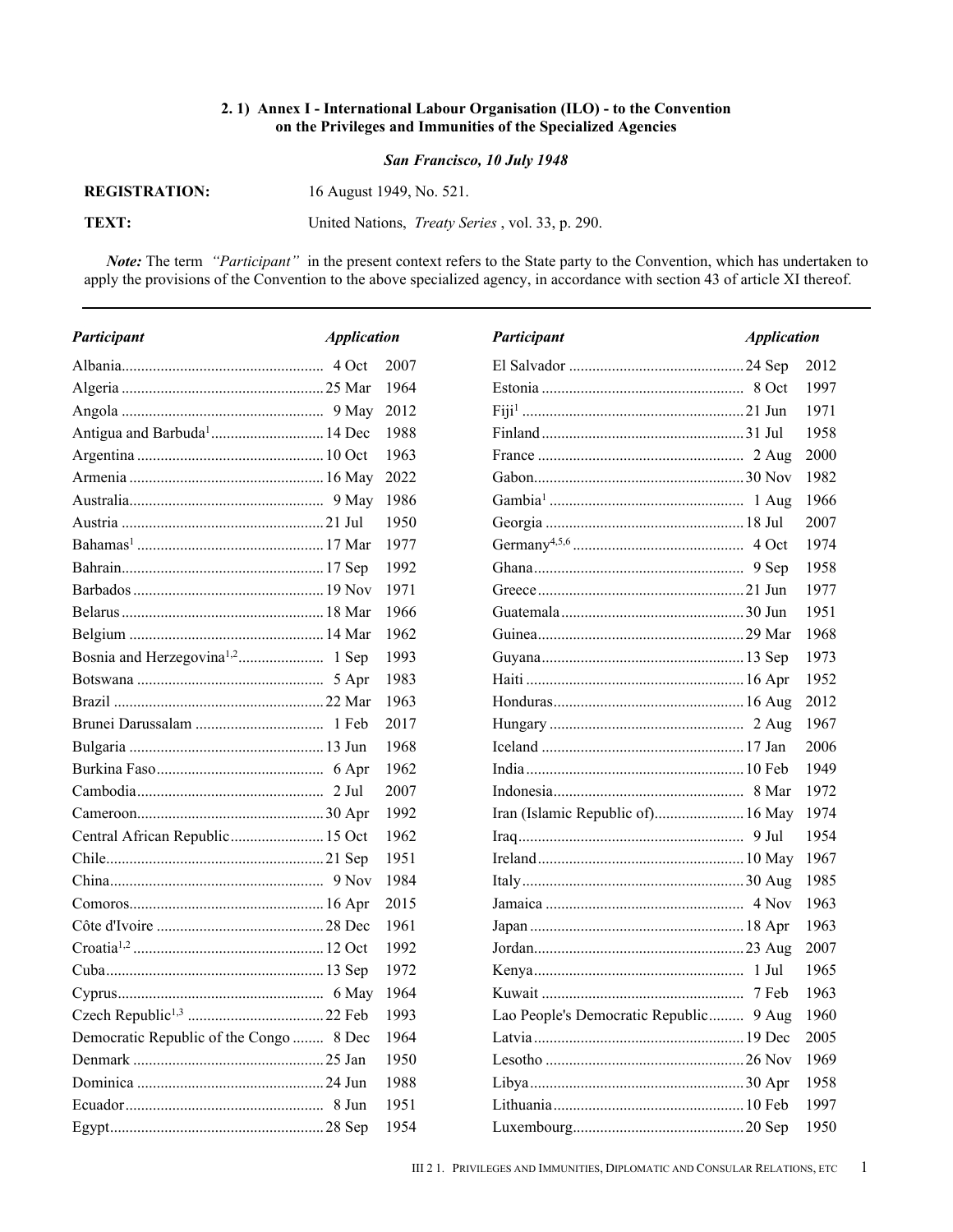| Participant | <b>Application</b> |      |
|-------------|--------------------|------|
|             | 3 Jan              | 1966 |
|             | $2$ Aug            | 1965 |
|             |                    | 1962 |
|             |                    | 2014 |
|             |                    | 1968 |
|             |                    | 1968 |
|             |                    | 1969 |
|             |                    | 1970 |
|             |                    | 2006 |
|             |                    | 1958 |
|             |                    | 2011 |
|             |                    | 1996 |
|             |                    | 1948 |
|             |                    | 1960 |
|             |                    | 1959 |
|             |                    | 1968 |
|             |                    | 1961 |
|             |                    | 1996 |
|             |                    | 1950 |
|             |                    | 1961 |
|             |                    | 2006 |
|             |                    | 1950 |
|             |                    | 1969 |
|             | 8 Nov              | 2012 |
|             |                    | 2014 |
|             |                    | 2006 |
|             |                    | 2011 |
|             |                    | 1970 |
|             |                    | 1966 |

## *Participant Application* Rwanda ........................................................ 15 Apr 1964 Samoa .......................................................... 17 Dec 2014 San Marino .................................................. 21 Feb 2013 Senegal......................................................... 2 Mar 1966 Serbia1,2 ........................................................ 12 Mar 2001 Seychelles .................................................... 24 Jul 1985 Sierra Leone<sup>1</sup> ............................................... 13 Mar 1962 Singapore<sup>1</sup> .................................................... 18 Mar 1966 Slovakia1,3 .................................................... 28 May 1993 Slovenia1,2 .................................................... 6 Jul 1992 South Africa................................................. 30 Aug 2002 Spain ............................................................ 26 Sep 1974 Sweden......................................................... 12 Sep 1951 Switzerland .................................................. 25 Sep 2012 Thailand....................................................... 19 Jun 1961 Tonga<sup>1</sup> .......................................................... 17 Mar 1976 Trinidad and Tobago ................................... 19 Oct 1965 Tunisia ......................................................... 3 Dec 1957 Uganda......................................................... 11 Aug 1983 Ukraine ........................................................ 13 Apr 1966 United Arab Emirates .................................. 11 Dec 2003 United Kingdom of Great Britain and Northern Ireland..................................... 16 Aug 1949 United Republic of Tanzania....................... 29 Oct 1962 Uruguay ....................................................... 29 Dec 1977 Uzbekistan ................................................... 18 Feb 1997 Vanuatu<sup>1</sup> ...................................................... 2 Jan 2008 Zambia......................................................... 16 Jun 1975 Zimbabwe .................................................... 5 Mar 1991

## *Notes:*

<sup>1</sup> These States deposited instruments of succession to the Convention and applied the provisions of the Convention to the above specialized agency with effect from the date of the succession of State. See Chapter III-2.

<sup>2</sup> The former Yugoslavia applied the Annex as from 23 November 1951. See also note 1 under "Bosnia and Herzegovina", "Croatia", "former Yugoslavia", "Slovenia", "The Former Yugoslav Republic of Macedonia" and "Yugoslavia" in the "Historical Information" section in the front matter of this volume.

<sup>3</sup> Czechoslovakia had acceded to the Convention on 29 December 1966 in respect of the following agencies: ILO, ICAO, UNESCO, WHO, UPU, ITU, WMO and IMO. Subsequently, on 6 September 1988 and 26 April 1991, the Government of Czechoslovakia notified the Secretary-General that it applied the Convention in respect of FAO (second revised text of annex II), WIPO, and UNIDO, and IMF, IBRD, IFC and IDA, respectively. The instrument of accession also contained a reservation, subsequently withdrawn on 26 April 1991. For the text of the reservation, see United Nations, *Treaty Series*, vol. 586, p. 247. See also note 1 under "Czech Republic" and note 1 under "Slovakia" in the "Historical Information" section in the front matter of this volume.

4 In a communication received by the Secretary-General on 10 October 1957, the Government of the Federal Republic of Germany declared that the Convention will also apply to the Saar Territory except that Section 7 (b) of the Convention shall not take effect with regard to the Saar Territory until the expiration of the interim period defined in article 3 of the Treaty of 27 October 1956 between France and the Federal Republic of Germany.

<sup>5</sup> See note 1 under "Germany" regarding Berlin (West) in the "Historical Information" section in the front matter of this volume.